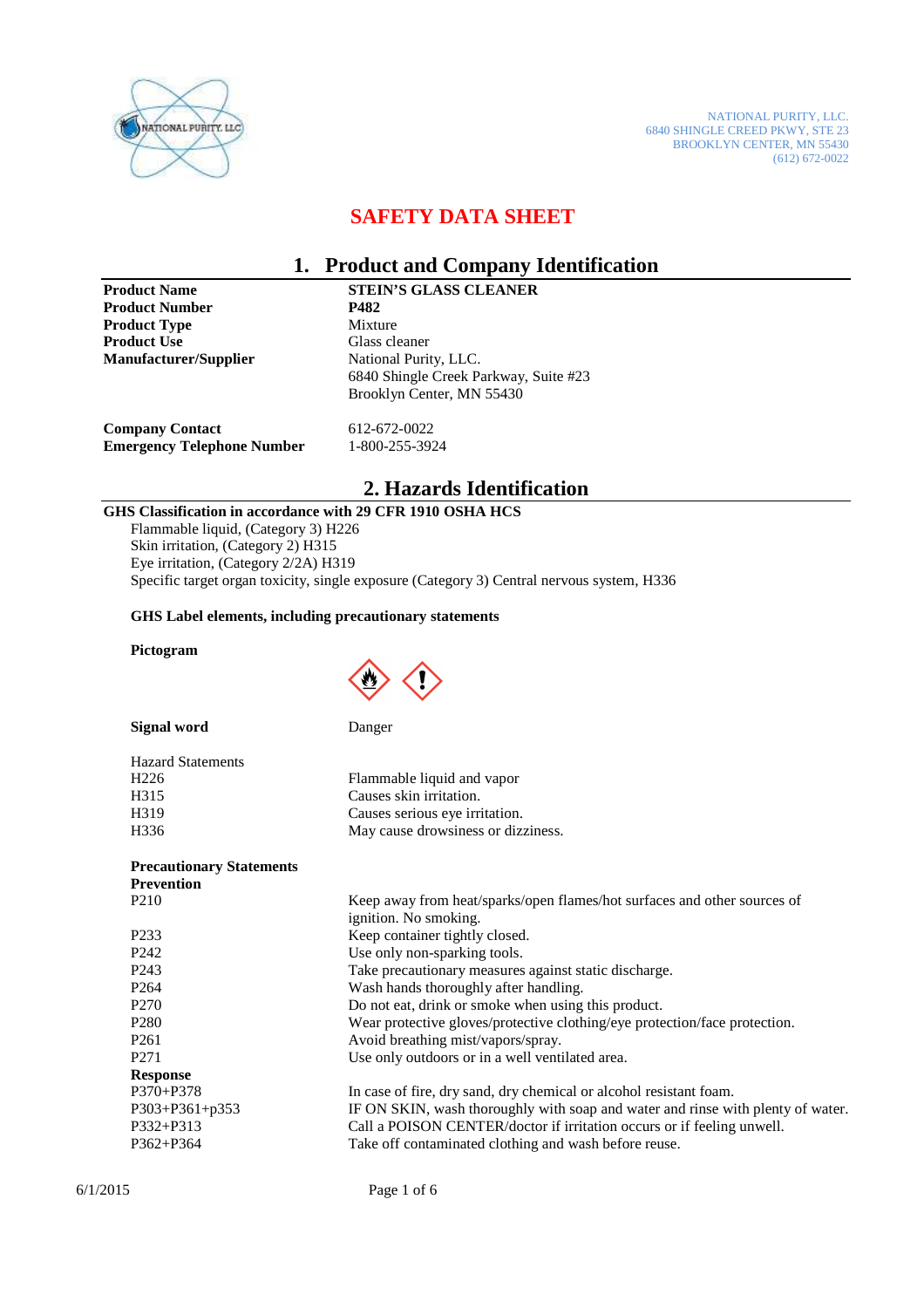| ATIONAL PURITY, LLC         | NATIONAL PURITY, LLC.<br>6840 SHINGLE CREED PKWY, STE 23<br><b>BROOKLYN CENTER, MN 55430</b><br>$(612) 672 - 0022$                                                       |
|-----------------------------|--------------------------------------------------------------------------------------------------------------------------------------------------------------------------|
| $P305 + P351 + P337 + P313$ | IF IN EYES, rinse cautiously for several minutes. Remove contact lenses if<br>present. Continue rinsing. If eye irritation persists, Get medical advise and<br>attention |
| $P304 + P340 + P312$        | IF INHALED: remove person to fresh air and keep comfortable for breathing.<br>Call a POISON CENTER/doctor if having difficulty breathing or feeling unwell.              |
| <b>Storage/Disposal</b>     |                                                                                                                                                                          |
| P403+P235+P340              | Store in a well ventilated place. Keep cool. Keep container tightly closed.                                                                                              |
| P405                        | Store locked up.                                                                                                                                                         |
| P <sub>501</sub>            | Dispose of contents/container in accordance with local/regional/federal<br>regulations.                                                                                  |
|                             |                                                                                                                                                                          |

### .**3. Composition/Information on Ingredients**

The criteria for listing components in this section are: Ingredients that meet the criteria for carcinogenic, toxic to reproduction, or specific target organ toxicity and components otherwise considered hazardous according to OSHA which exceed the cut off limits for SDS specified by the criteria for mixtures are listed . Non hazardous components are not listed. This is not a composition disclosure. Exact percentages are considered proprietary and a trade secret.

**4. First Aid Measures** 

| <b>Hazardous Components</b> | CAS#           | <b>Classification</b>  | $\frac{6}{9}$ |
|-----------------------------|----------------|------------------------|---------------|
| Isopropyl alcohol           | $67-63-0$      | H225, H319, H336       | 10-20%        |
| 2-Butoxyethanol             | $111 - 76 - 2$ | H227, H315, H320, H335 | 5-10%         |

| Consult a physician. Show this SDS to the doctor.                                                                                                               |  |
|-----------------------------------------------------------------------------------------------------------------------------------------------------------------|--|
| Flush with cool running water for 15 minutes. Remove contact lenses if present.<br>Get immediate medical attention.                                             |  |
| Wash with soap and water and rinse thoroughly with cool running water. Remove<br>contaminated clothing. Get immediate medical attention if irritation persists. |  |
| Rinse mouth with water. Do not induce vomiting. Obtain<br>medical attention if feeling unwell. Never give anything by mouth to an<br>unconscious person.        |  |
| Move person to fresh air. If breathing difficulty persists, consult a physician.                                                                                |  |
| Symptoms may be delayed.                                                                                                                                        |  |
| Seek medical attention if feeling unwell. Show the SDS to the physician in<br>attendance.                                                                       |  |
|                                                                                                                                                                 |  |

**5. Fire-fighting Measures** 

| <b>Flammable properties</b>            | Flammable.                                                                                                                                                                                                           |
|----------------------------------------|----------------------------------------------------------------------------------------------------------------------------------------------------------------------------------------------------------------------|
| <b>Extinguishing media</b>             | Use dry chemical, alcohol resistant foam, carbon dioxide. or water fog.                                                                                                                                              |
| <b>Protection of firefighters</b>      | Firefighters should wear protective clothing including self contained breathing<br>apparatus                                                                                                                         |
| <b>Hazardous combustion products</b>   | May include and not limited to oxides of carbon.                                                                                                                                                                     |
| <b>Unusual Fire, Explosion hazards</b> | Containers may melt or rupture from heat of fire. May form combustible mixtures<br>with air when heated. Water or foam may cause frothing which can be violent if<br>sprayed into containers of hot, burning liquid. |

| <b>6. Accidental Release Measures</b> |                                                                                 |  |
|---------------------------------------|---------------------------------------------------------------------------------|--|
| <b>Personal precautions</b>           | Keep unnecessary personal away. Do not touch or walk through spilled material.  |  |
|                                       | Do not touch damaged containers or spilled containers unless wearing protective |  |
|                                       | Clothing.                                                                       |  |
| <b>Methods for containment</b>        | Stop leak if you can do so without risk. Prevent entry into waterways, sewers.  |  |
| 6/1/2015                              | Page 2 of 6                                                                     |  |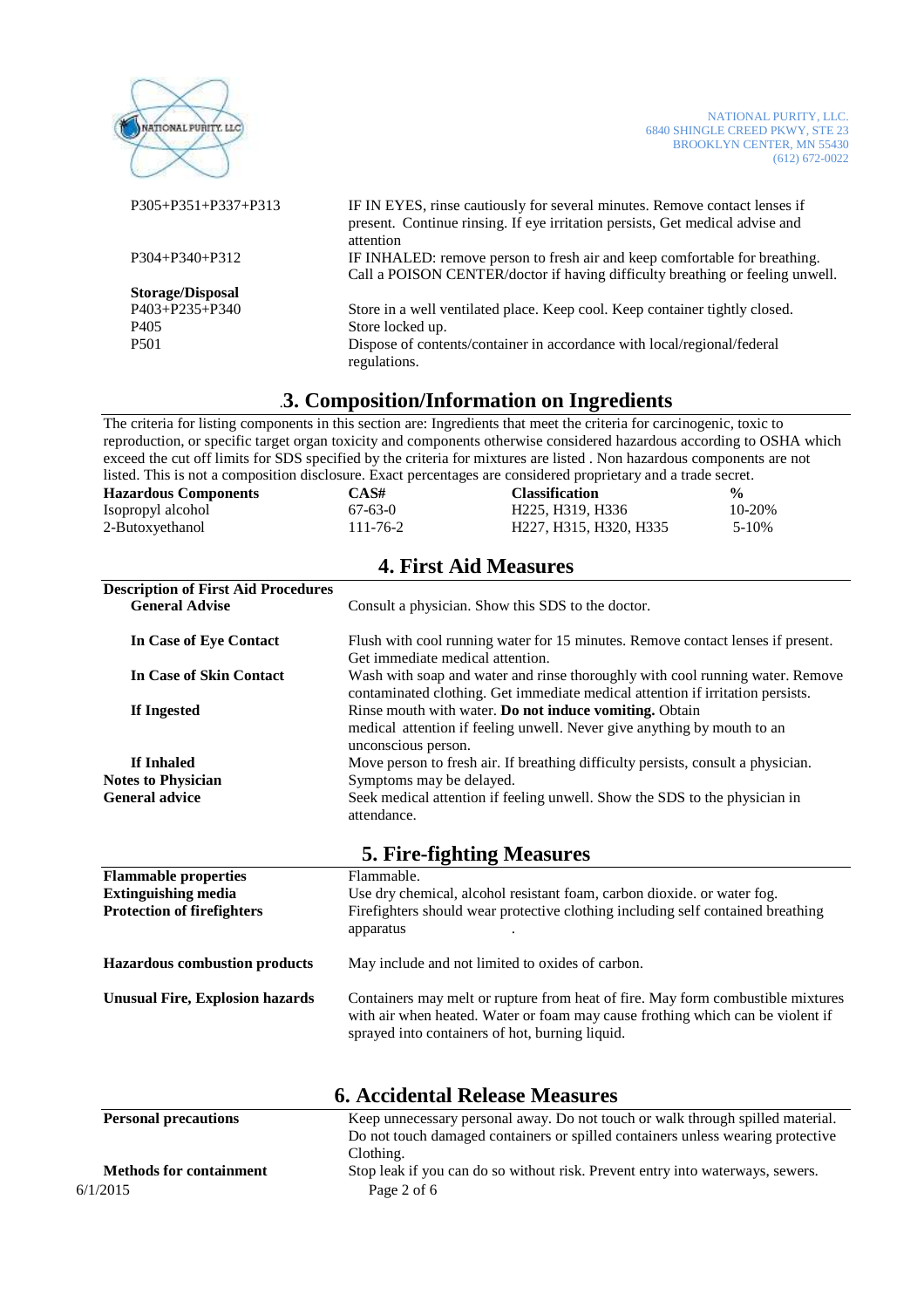| <b>NATIONAL PURITY, LLC</b>          |                                                                                                                                                                                                                                                                                                                                                                                                                                                                                                                                                                              |                                                                                                                                                             | NATIONAL PURITY, LLC.<br>6840 SHINGLE CREED PKWY, STE 23<br><b>BROOKLYN CENTER, MN 55430</b><br>$(612) 672 - 0022$ |
|--------------------------------------|------------------------------------------------------------------------------------------------------------------------------------------------------------------------------------------------------------------------------------------------------------------------------------------------------------------------------------------------------------------------------------------------------------------------------------------------------------------------------------------------------------------------------------------------------------------------------|-------------------------------------------------------------------------------------------------------------------------------------------------------------|--------------------------------------------------------------------------------------------------------------------|
| Methods for cleaning up              | Before attempting clean up, refer to hazard data given above. Eliminate all nearby<br>sources of ignition and extinguish nearby heat sources and open flames.<br>Small spills, absorb or cover with dry earth, sand, or other inert non combustible<br>absorbent material and place in waste containers for disposal.<br>Large spills, dike area to prevent from spreading. If possible, pump liquid to<br>disposal containers. Remaining liquid can be treated as a small spill and absorbed<br>with suitable non combustible material and placed into disposal containers. |                                                                                                                                                             |                                                                                                                    |
| <b>Environmental precautions</b>     | Avoid spills. Keep out of waterways.                                                                                                                                                                                                                                                                                                                                                                                                                                                                                                                                         |                                                                                                                                                             |                                                                                                                    |
|                                      |                                                                                                                                                                                                                                                                                                                                                                                                                                                                                                                                                                              | <b>7. Handling and Storage</b>                                                                                                                              |                                                                                                                    |
| <b>Precautions for Safe Handling</b> |                                                                                                                                                                                                                                                                                                                                                                                                                                                                                                                                                                              | Use good industrial hygiene practices when handling this material. Avoid contact<br>with eyes, skin and clothing. Wash contaminated clothing before reuse.  |                                                                                                                    |
| <b>Conditions for Safe Storage</b>   | Keep container closed when not in use. Keep out of reach of children. Keep away<br>from heat or sources of ignition. Store locked up. Empty containers may contain<br>product residue that can ignite with explosive force. Drain and purge containers to<br>remove material residues.                                                                                                                                                                                                                                                                                       |                                                                                                                                                             |                                                                                                                    |
|                                      |                                                                                                                                                                                                                                                                                                                                                                                                                                                                                                                                                                              | <b>8. Exposure Controls and Personal Protection</b>                                                                                                         |                                                                                                                    |
| <b>Exposure Limits</b>               |                                                                                                                                                                                                                                                                                                                                                                                                                                                                                                                                                                              |                                                                                                                                                             |                                                                                                                    |
| <b>Ingredients</b>                   | CAS#                                                                                                                                                                                                                                                                                                                                                                                                                                                                                                                                                                         | <b>OSHA PEL</b>                                                                                                                                             | <b>ACGIH TLV</b>                                                                                                   |
| Isopropyl alcohol                    | $67 - 63 - 0$                                                                                                                                                                                                                                                                                                                                                                                                                                                                                                                                                                | 400ppm TWA, 980mg/m <sup>3</sup> PEL                                                                                                                        | Not available                                                                                                      |
| 2-Butoxyethanol                      | 111-76-2                                                                                                                                                                                                                                                                                                                                                                                                                                                                                                                                                                     | Not available                                                                                                                                               | Not available                                                                                                      |
| <b>Engineering controls</b>          | Provide eye wash facility near by.                                                                                                                                                                                                                                                                                                                                                                                                                                                                                                                                           | Provide exhaust ventilation or other engineering controls to keep the airborne<br>concentrations of mists and vapors below the recommended exposure limits. |                                                                                                                    |
| Personal protective equipment        |                                                                                                                                                                                                                                                                                                                                                                                                                                                                                                                                                                              |                                                                                                                                                             |                                                                                                                    |
| <b>Eye/Face protection</b>           | Wear goggles or safety glasses with side shields if splash conditions exist.                                                                                                                                                                                                                                                                                                                                                                                                                                                                                                 |                                                                                                                                                             |                                                                                                                    |
|                                      |                                                                                                                                                                                                                                                                                                                                                                                                                                                                                                                                                                              | Have suitable eye wash water available.                                                                                                                     |                                                                                                                    |
| <b>Hand protection</b>               | Wear impermeable gloves to prevent contact with skin.                                                                                                                                                                                                                                                                                                                                                                                                                                                                                                                        |                                                                                                                                                             |                                                                                                                    |
| Skin and body                        | As required by employer code.                                                                                                                                                                                                                                                                                                                                                                                                                                                                                                                                                |                                                                                                                                                             |                                                                                                                    |

**Respiratory protection** Use a NIOSH approved respirator when exposure guidelines are exceeded. **General hygiene considerations** Handle in accordance with good industrial hygiene practices. Do not eat or drink when using product. Wash hands well before breaks and immediately after handling the product.

# **9. Physical and Chemical Properties**

| Information on basic physical and chemical properties |                                             |
|-------------------------------------------------------|---------------------------------------------|
| Appearance/form                                       | Clear liquid                                |
| Color                                                 | Colorless                                   |
| Odor                                                  | Sweet scent                                 |
| <b>Odor threshold</b>                                 | Not established                             |
| рH                                                    | $10.1 - 10.5$ (concentrate)                 |
| Melting/freezing point                                | Not established                             |
| <b>Initial Boiling point</b>                          | Not established                             |
| <b>Flash point</b>                                    | $82^{\circ}$ F. (28 $^{\circ}$ C.) Estimate |
| <b>Evaporation rate</b>                               | Not established                             |
| <b>Flammability</b>                                   | Flammable                                   |
| <b>Upper/lower flammability or</b>                    | Not established                             |
| <b>Explosive limits</b>                               |                                             |
| Vapor pressure                                        | Not established                             |
| <b>Vapor density</b>                                  | 4-8 $(air = 1)$                             |
| Specific gravity/density                              | $0.95 - 0.97$                               |
| 6/1/2015                                              | Page 3 of 6                                 |
|                                                       |                                             |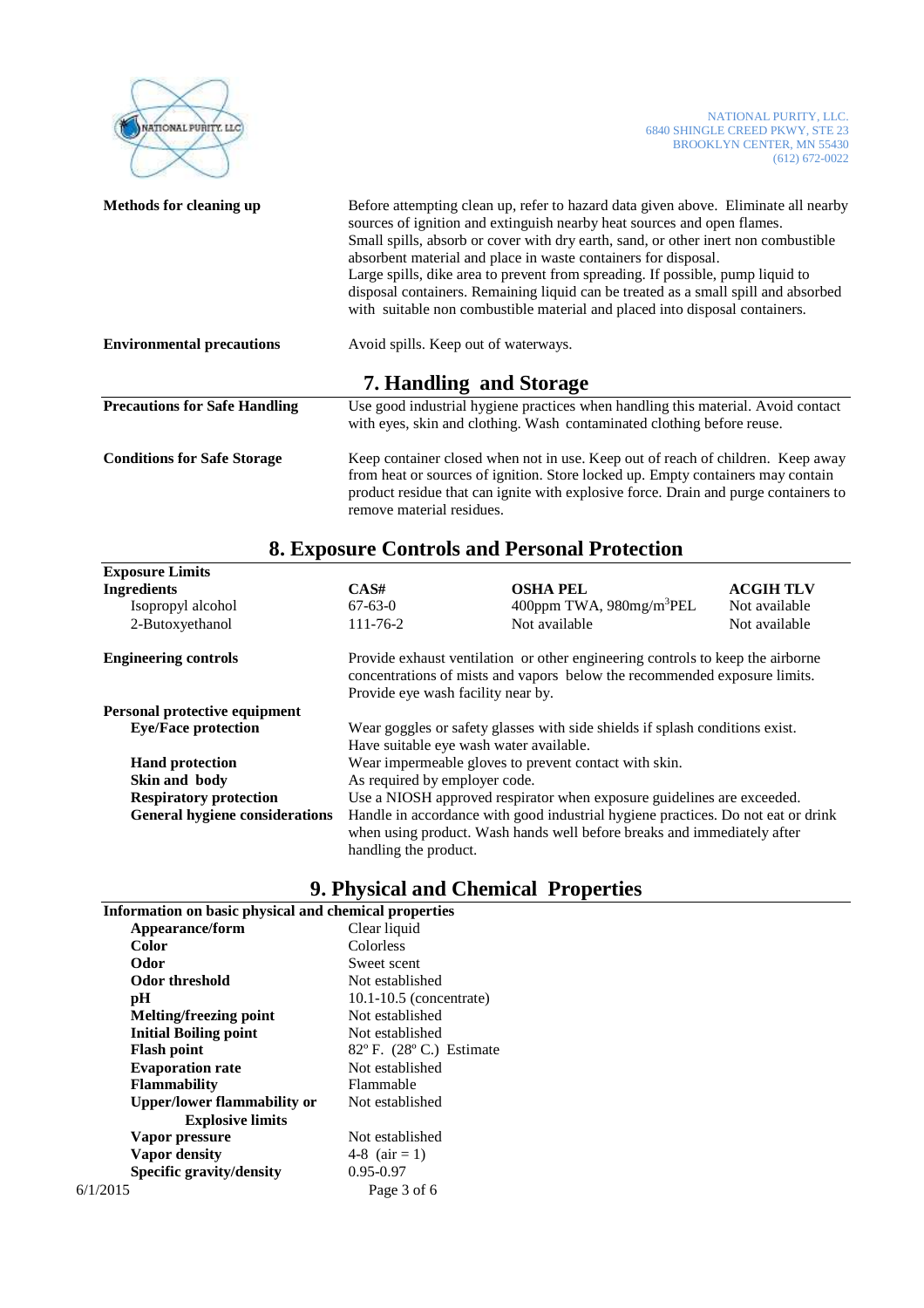

 **VOC** < 30%  **% Volatile** Approx. 99% **Other Safety Information** 

**Hazardous reactions** None known. **Hazardous polymerization** Will not occur

NATIONAL PURITY, LLC. 6840 SHINGLE CREED PKWY, STE 23 BROOKLYN CENTER, MN 55430  $(612) 672-0022$ 

**Solubility in water** Miscible in all proportions

# **10. Stability and Reactivity**

**Reactivity** Non reactive under normal storage and use. **Chemical Stability** Stable under normal storage conditions. **Conditions to avoid Heat, sparks or open flame. Do not mix with other chemicals. Incompatible materials** Strong acids, alkalais, strong oxidizing agents. **Hazardous decomposition products** May include but not limited to oxides of carbon.

# **11. Toxicological Information**

# **Ingredients LC50**

2-Butoxyethanol

**Ingredients LD50** 

2-Butoxyethanol Not available

**Skin Causes skin irritation. Sensitization** No data available.  **Term exposure** 

**Mutagenicity** No data available. **Reproductive effects** No data available. **Teratogenicity** No data available.

Isopropyl alcohol 16000 ppm (inhalation-rat 8 hours)<br>2-Butoxyethanol 16000 ppm (inhalation-rat 8 hours)

Isopropyl alcohol 5,045 mg/kg (oral-rat), 12,800 mg/kg (dermal-rabbit)

**Eye** Causes serious eve irritation **Ingestion** Not expected to be hazardous upon ingestion. **Inhalation May cause drowsiness or dizziness Chronic effects of short and long** Prolonged exposure to skin may cause drying, defatting and irritation. **Carcinogenicity** Does not contain ingredients considered carcinogenic by NTP, or OSHA. IARC

Group 3 Not classifiable as to its carcinogenicity to humans (isopropanol)

# **12. Ecological Information**

**Eco-toxicity** Ecological effects for this product have not been analyzed. However, if spilled this products ingredients are not expected to be harmful to aquatic life.

Isopropyl alcohol, LC50- Pimephales promelas (fathead minnow): 9,640 mg/l -24 hours EC50-Daphnia magna (water flea): 5,102 mg/l 24 hour EC50-Algae: >1000 mg/l – 24 hour

**Aquatic toxicity** 

**Environmental effects Persistence and Degradability** No data available. **Bioaccumulation/accumulation** No data available. **Partition coefficient No data available. Mobility in environmental media** No data available. **Chemical fate information** No data available. **Other adverse effects** No data available.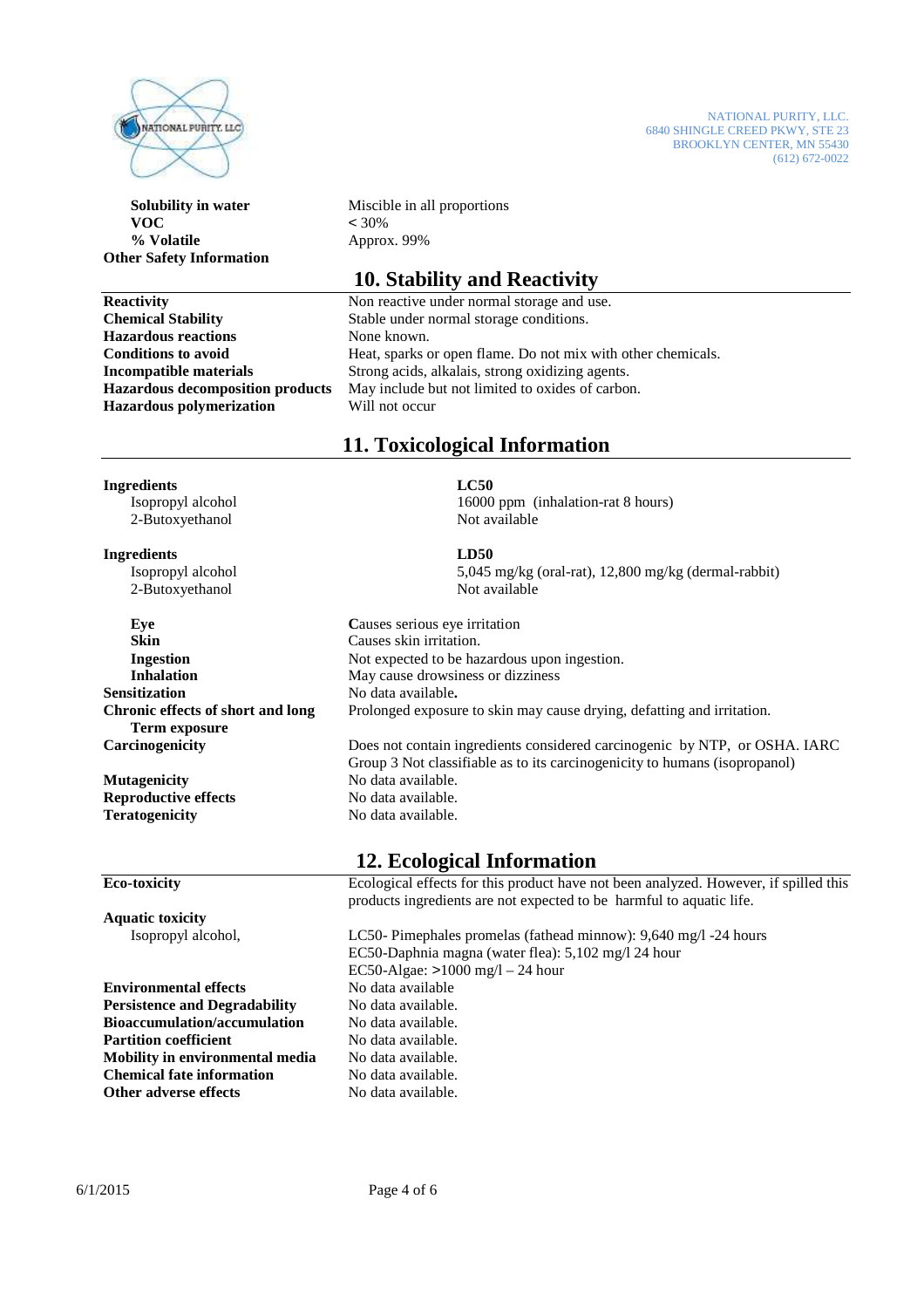

|                                                                                            | <b>13. Disposal Considerations</b>                                                                                                                                                                 |                                                                                 |  |
|--------------------------------------------------------------------------------------------|----------------------------------------------------------------------------------------------------------------------------------------------------------------------------------------------------|---------------------------------------------------------------------------------|--|
| <b>Waste codes</b>                                                                         | Not Available                                                                                                                                                                                      |                                                                                 |  |
| <b>Disposal instructions</b>                                                               | Dispose in accordance with local, state, and federal regulations                                                                                                                                   |                                                                                 |  |
| <b>Wastes from residues/unused</b><br>product                                              | Containerize. Rinse area with water. Keep out of storm sewer/waterways.                                                                                                                            |                                                                                 |  |
| <b>Contaminated packaging</b>                                                              | Dispose in accordance with all applicable regulations.                                                                                                                                             |                                                                                 |  |
|                                                                                            | <b>14. Transport Information</b>                                                                                                                                                                   |                                                                                 |  |
| <b>Basic shipping requirements:</b>                                                        | US DOT regulated                                                                                                                                                                                   |                                                                                 |  |
| Proper shipping name:                                                                      | Flammable liquid, n.o.s.(contains Isopropyl alcohol)                                                                                                                                               |                                                                                 |  |
| <b>Hazard class</b>                                                                        | 3                                                                                                                                                                                                  |                                                                                 |  |
| <b>UN</b> number                                                                           | 1993                                                                                                                                                                                               |                                                                                 |  |
| <b>Packing group</b>                                                                       | Ш                                                                                                                                                                                                  |                                                                                 |  |
| <b>Special provisions</b>                                                                  |                                                                                                                                                                                                    |                                                                                 |  |
| Packaging exceptions                                                                       | from labeling for ground shipments.                                                                                                                                                                | 49CFR173.150 Limited quantity. Inner packaging not over 1.3 gallons is excepted |  |
|                                                                                            | <b>15. Regulatory Information</b>                                                                                                                                                                  |                                                                                 |  |
| <b>U.S</b> federal regulations                                                             | This product has been classified in accordance with the Occupational Safety and<br>Health Administration hazard criteria and the SDS contains all of the<br>information required by OSHA. HCS 2012 |                                                                                 |  |
| <b>TSCA</b>                                                                                | All ingredients are listed on the Toxic Substances Control Act                                                                                                                                     |                                                                                 |  |
| CERCLA Super Fund 40CFR117.302 Product contains a material with a Reportable Quantity (RQ) |                                                                                                                                                                                                    |                                                                                 |  |
| 2-Butoxyethanol                                                                            | $RQ = 5000$ Lbs.                                                                                                                                                                                   |                                                                                 |  |
| SARA Title III Section 311&312                                                             | Immediate (Acute) Health Hazard                                                                                                                                                                    |                                                                                 |  |
|                                                                                            | Isopropanol CAS#67-63-0                                                                                                                                                                            |                                                                                 |  |
|                                                                                            | 2-Butoxyethanol CAS#111-76-2                                                                                                                                                                       |                                                                                 |  |
| <b>SARA Title III Section 313</b>                                                          | Ingredients subject to the reporting requirements of section 313 of Title III SARA:<br>Isopropanol CAS#67-63-0<br>2-Butoxyethanol CAS#111-76-2                                                     |                                                                                 |  |
| <b>States Right to Know</b>                                                                | Reportable chemicals:<br>Isopropanol CAS#67-63-0<br>2-Butoxy ethanol CAS#111-76-2                                                                                                                  |                                                                                 |  |
| <b>Warning</b>                                                                             | This product does not contain achemical known to the state of California to cause<br>cancer.                                                                                                       |                                                                                 |  |
| <b>Inventory Status</b>                                                                    |                                                                                                                                                                                                    |                                                                                 |  |
| <b>Countries</b>                                                                           | <b>Inventory Name</b>                                                                                                                                                                              | On Inventory (Yes/No)*                                                          |  |
| U.S.                                                                                       | <b>CIL</b>                                                                                                                                                                                         | Yes                                                                             |  |
| Canada                                                                                     | <b>DSL</b>                                                                                                                                                                                         | Yes                                                                             |  |

• A "Yes" indicates that all of the components of this product comply with the inventory requirements administered by the governing country(s) listed.